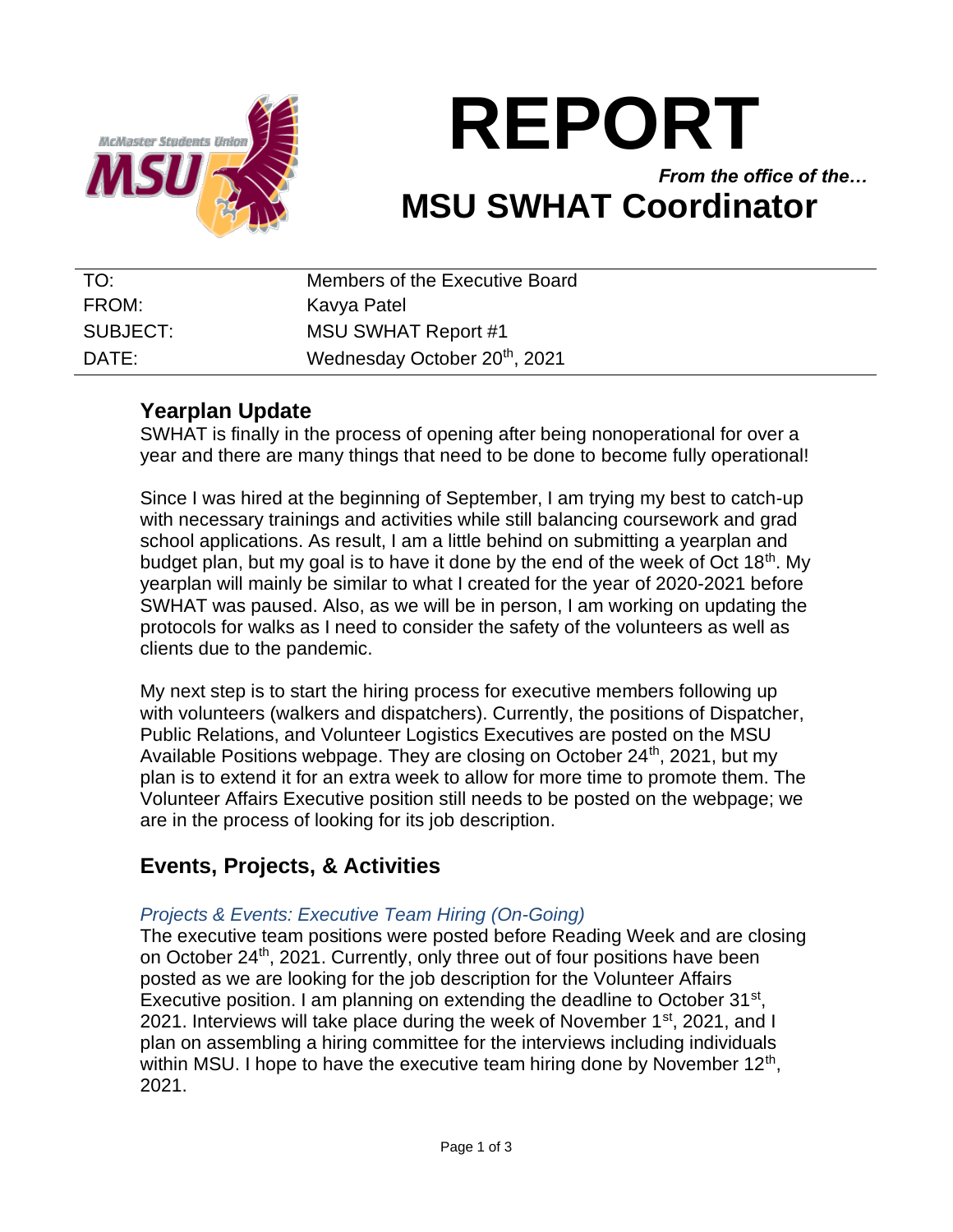## *Projects & Events: Volunteer (Walkers & Dispatchers) Hiring (Upcoming)*

The walker and dispatchers' positions will be posted on the MSU Available Positions webpage on October 21<sup>st</sup>, 2021 and will be open till November 11<sup>th</sup>, 2021. During this time, I will be actively promoting the positions on SWHAT's social media channels as well as collaborating with other services to share our posts. The executive team will be handling the interview process for volunteer hiring with goal of having it tentatively completed by December 3<sup>rd</sup>, 2021.

## *Projects & Events: SWHAT Opening (Upcoming)*

As soon as all executives and volunteers are hired and trained, I plan on opening SWHAT. Currently, I am working on updating walk protocol and training for executives and volunteers.

# **Outreach & Promotions**

#### *Summary*

All social media accounts have been activated and logged into. MSU currently promoted the three executive positions posted and as a result, there are more followers on Instagram and likes on Facebook.

#### *Promotional Materials*

Promotional materials for executive and volunteer hiring are currently in process of being created by MSU Underground.

#### *Social Media Engagement since the Previous Report*

Since SWHAT is opening up after over a year, there is no information on social media engagement. There will be more information to share once I start promoting executive and volunteer hiring on our social media channels. \

## **Finances**

#### *Budget Summary*

As of now, I have not spent money on any items. However, I plan on spending money on graphics created by MSU Underground for promoting executive and volunteer hiring.

#### **Successes**

Three out of four executive positions have already been posted on MSU Available Positions webpage! Just need to add one more in.

# **Current Challenges**

My biggest challenge is ensuring a smooth hiring process. I would like to complete the hiring as soon as possible so that we can open the service for the